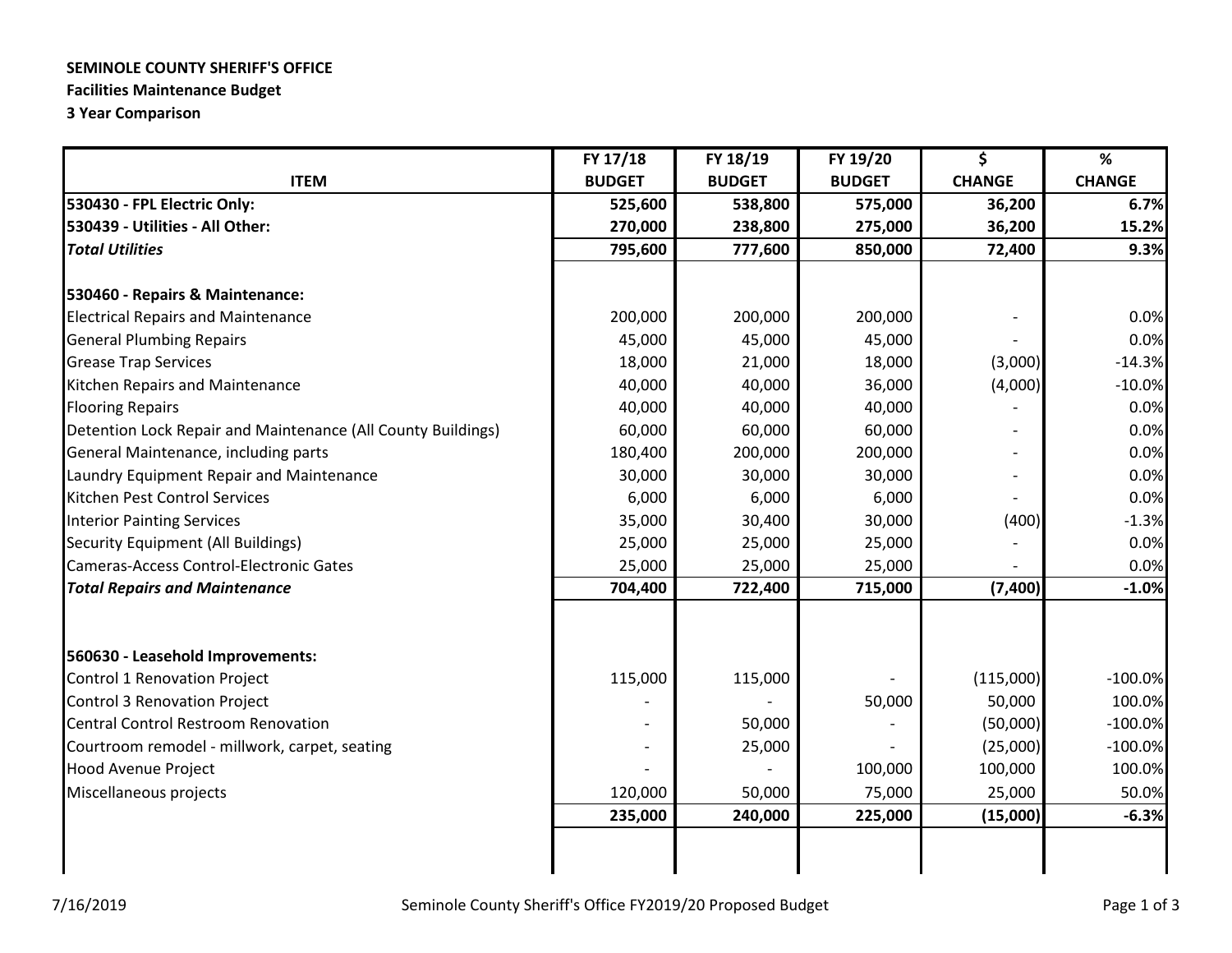| 560642 - Capital Improvements:                           |           |           |                          |           |            |
|----------------------------------------------------------|-----------|-----------|--------------------------|-----------|------------|
| <b>Facilities- Security Camera Upgrades</b>              | 200,000   | 200,000   | 150,000                  | (50,000)  | $-25.0%$   |
| Miscellaneous equipment                                  | 65,000    | 60,000    | 60,000                   |           | 0.0%       |
|                                                          | 265,000   | 260,000   | 210,000                  | (50,000)  | $-19.2%$   |
| JEPCF Infrastructure Requests:                           |           |           |                          |           |            |
| Door Access Control System                               | 600,000   | 300,000   | 753,000                  | 453,000   | 151.0%     |
| Plumbing Valve Installation/Replacement Project          | 375,000   |           |                          |           | 0.0%       |
| Main Facility Breaker Replacement                        |           | 150,000   |                          | (150,000) | $-100.0%$  |
| Jail Kitchen Renovation                                  |           | 350,000   | 222,000                  | (128,000) | $-36.6%$   |
| Security Improvements:                                   |           |           |                          |           | 0.0%       |
| Installation of Food Traps in Mental Health Housing Unit |           | 60,000    | $\overline{\phantom{a}}$ | (60,000)  | $-100.0\%$ |
| Security Fence Razor Wire Replacement                    |           | 40,000    |                          | (40,000)  | $-100.0%$  |
| Key Management System                                    |           | 75,000    |                          | (75,000)  | $-100.0%$  |
|                                                          | 975,000   | 975,000   | 975,000                  |           | 0.0%       |
|                                                          |           |           |                          |           |            |
| <b>Total Capital</b>                                     | 1,475,000 | 1,475,000 | 1,410,000                | (65,000)  | $-4.4%$    |
|                                                          |           |           |                          |           |            |
| <b>Total Facilities Maintenance</b>                      | 2,975,000 | 2,975,000 | 2,975,000                |           | 0.0%       |

- -